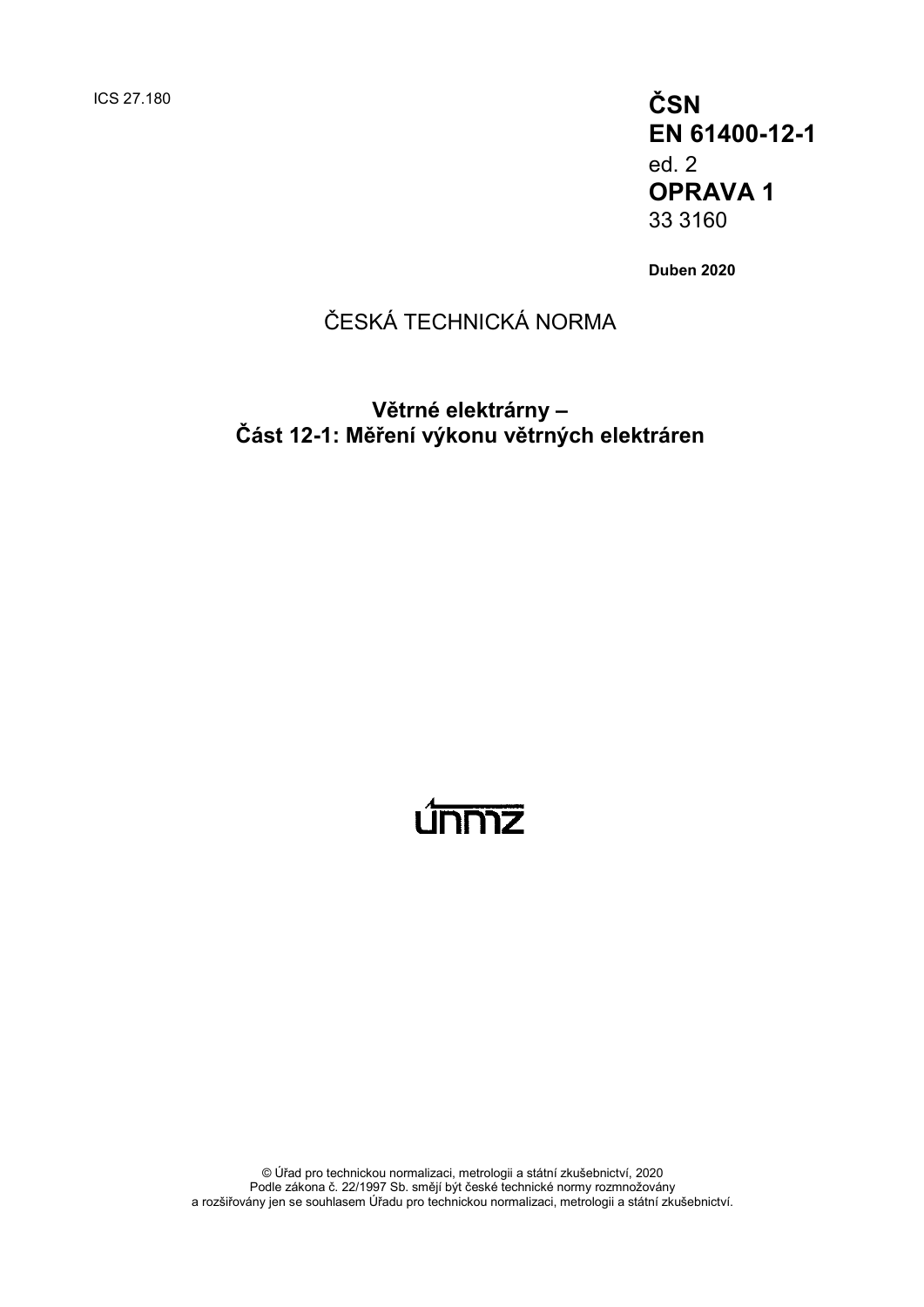ČSN EN 61400-12-1 ed. 2/Opr. 1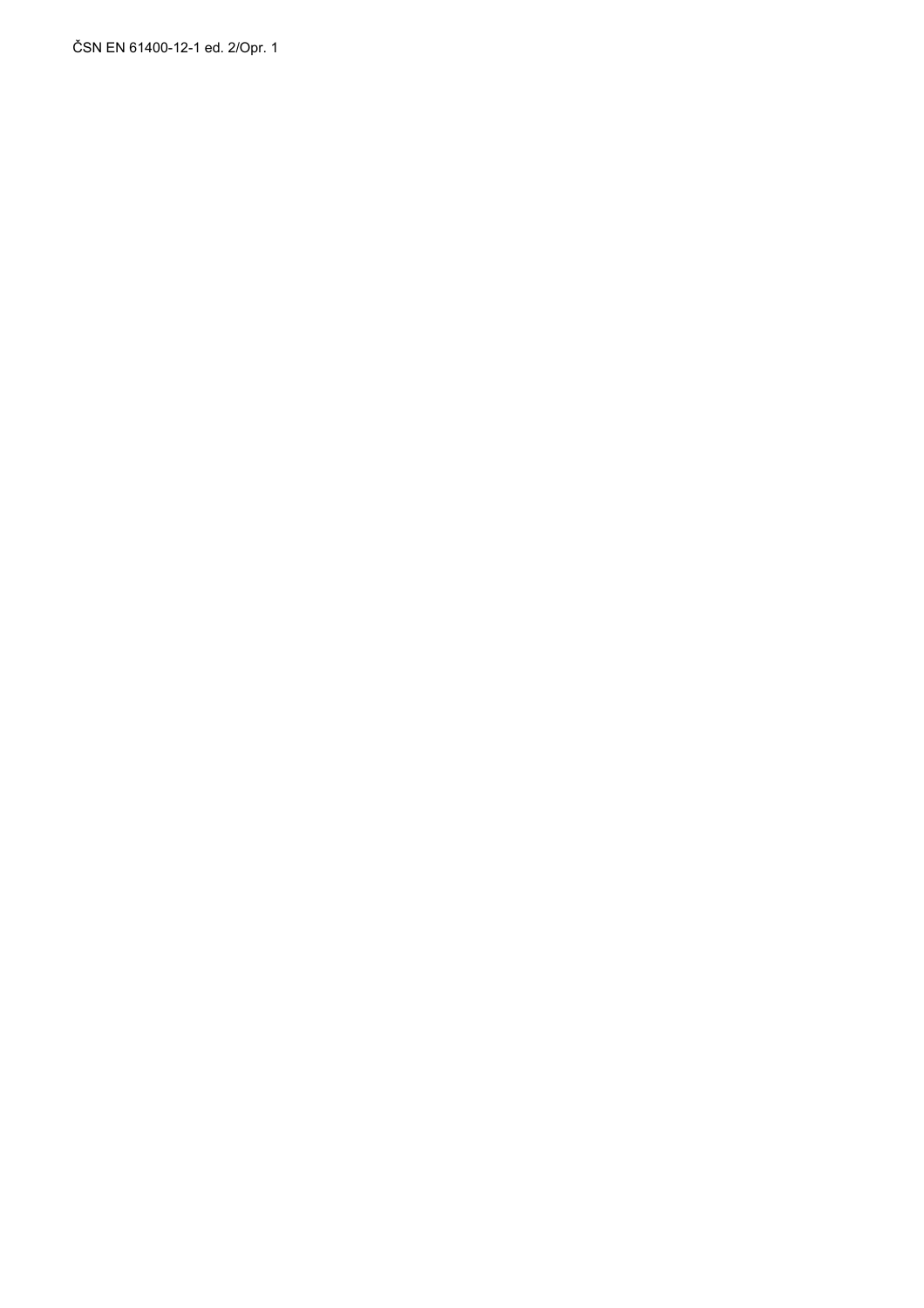# EUROPEAN STANDARD NORME EUROPÉENNE EUROPÄISCHE NORM

# **EN 61400-12-1:2017 /AC:2019-12**

December 2019

ICS 27.180

English Version

### Wind energy generation systems - Part 12-1: Power performance measurement of electricity producing wind turbines (IEC 61400-12-1:2017/COR1:2019)

Systèmes de génération d'énergie éolienne - Partie 12-1: Mesures de performance de puissance des éoliennes de production d'électricité (IEC 61400-12-1:2017/COR1:2019)

Windenergieanlagen - Teil 12-1: Messung des Leistungsverhaltens von Windenergieanlagen (IEC 61400-12-1:2017/COR1:2019)

This corrigendum becomes effective on 20 December 2019 for incorporation in the English language version of the EN.



European Committee for Electrotechnical Standardization Comité Européen de Normalisation Electrotechnique Europäisches Komitee für Elektrotechnische Normung

**CEN-CENELEC Management Centre: Rue de la Science 23, B-1040 Brussels**

© 2019 CENELEC All rights of exploitation in any form and by any means reserved worldwide for CENELEC Members.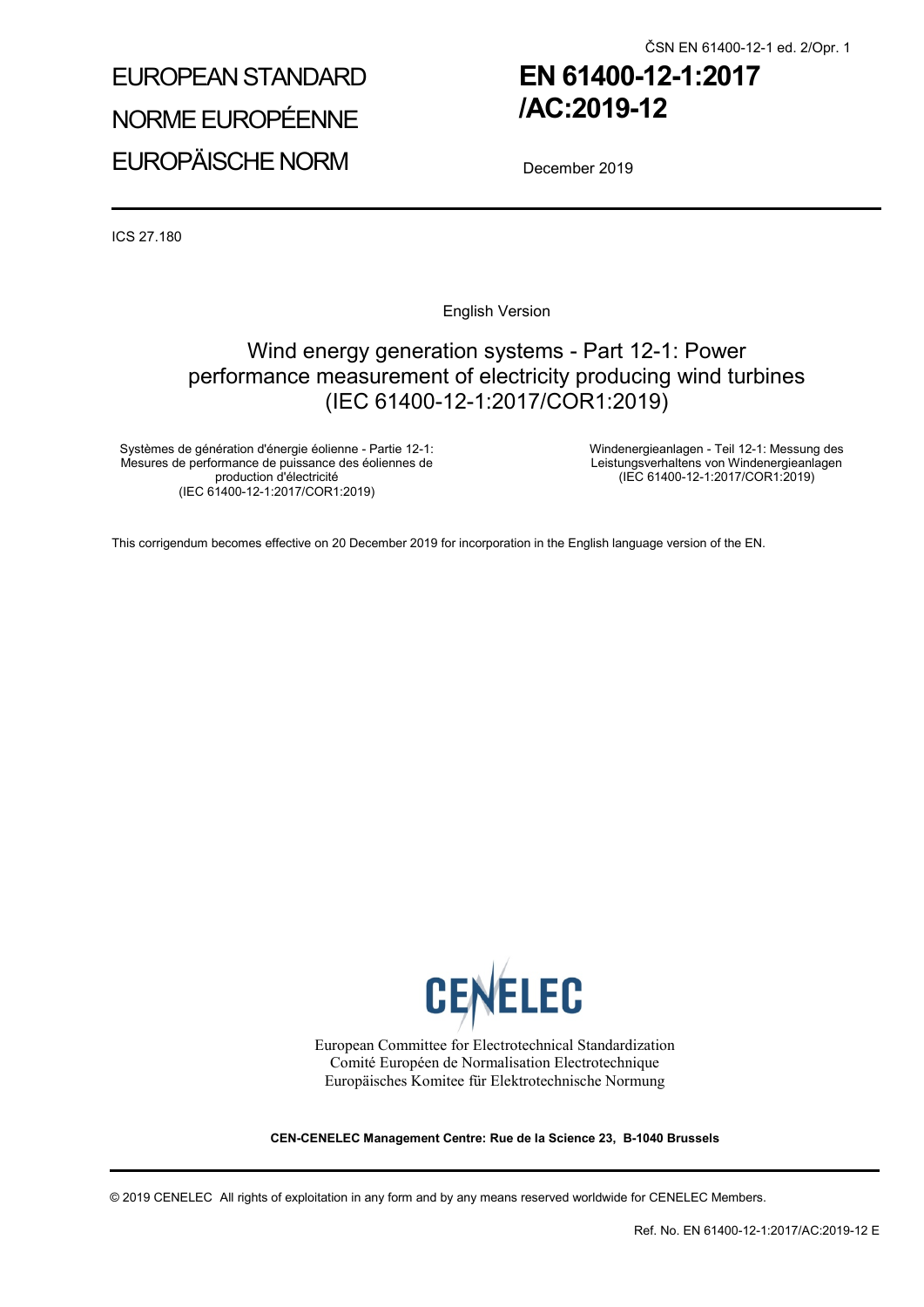EN 61400-12-1:2017/AC:2019-12

ČSN EN 61400-12-1 ed. 2/Opr. 1

#### **Endorsement notice**

The text of the corrigendum IEC 61400-12-1:2017/COR1:2019 was approved by CENELEC as EN 61400-12-1:2017/AC:2019-12 without any modification.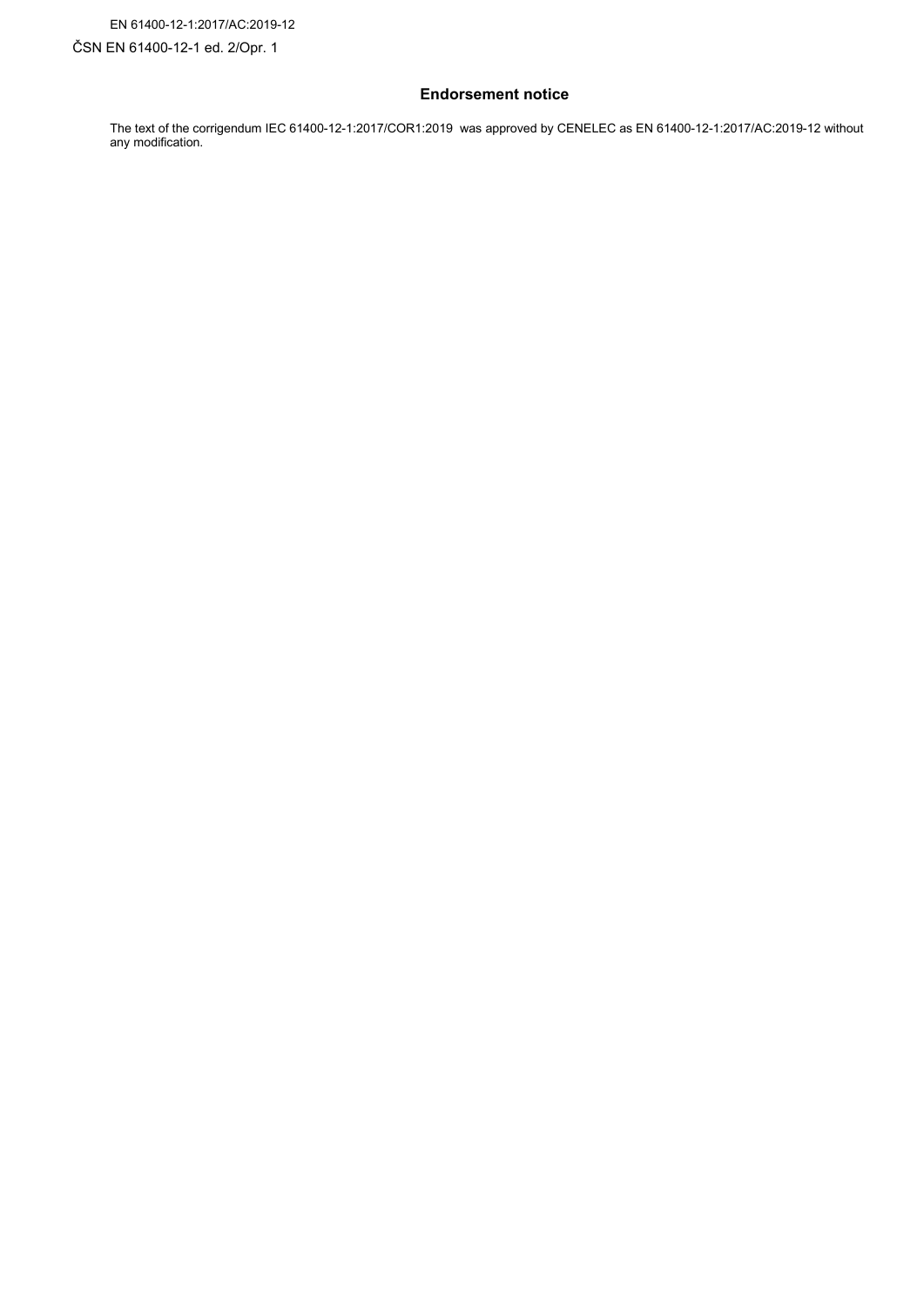IEC 61400-12-1:2017/COR1:2019 – 1 – © IEC 2019

# INTERNATIONAL ELECTROTECHNICAL COMMISSION COMMISSION ÉLECTROTECHNIQUE INTERNATIONALE

\_\_\_\_\_\_\_\_\_\_\_\_

**IEC 61400-12-1 Edition 2.0 2017-03**

**WIND ENERGY GENERATION SYSTEMS – Part 12-1: Power performance measurements of electricity producing wind turbines** 

**IEC 61400-12-1 Édition 2.0 2017-03**

**SYSTEMES DE GENERATION D'ENERGIE EOLIENNE – Partie 12-1: Mesures de performance de puissance des éoliennes de production d'électricité** 

### **CORRIGENDUM 1**

Corrections to the French version appear after the English text.

Les corrections à la version française sont données après le texte anglais.

#### **E.2.3 Basis for the uncertainty assessment**

*Replace the existing Equation (E.8) by the following new equation:*

$$
u_{\text{AEP}}^2 = N_{\text{h}}^2 \left( \sum_{i=1}^N f_i^2 (s_{\text{P},i}^2 + c_{\text{V},i}^2 s_{\text{C},i}^2) + \left( \sum_{i=1}^N f_i \sqrt{u_{\text{P},i}^2 + c_{\text{V},i}^2 u_{\text{V},i}^2 + c_{\text{T},i}^2 u_{\text{T},i}^2 + c_{\text{B},i}^2 u_{\text{B},i}^2 + c_{\text{RH},i}^2 u_{\text{RH},i}^2 + c_{\text{V},i}^2 u_{\text{M},i}^2 \right)^2 \right)
$$
(E.8)

#### **E.13.10 Combining uncertainties in the wind speed measurement from REWS due to wind veer across the whole rotor** *UREWS***, veer, i**

*Replace the existing Equation (E.51) by the following new equation:*

$$
c_{m,i} = \frac{\partial v_{\text{eq},i}}{\partial \varphi_{m,i}} = \sin(\varphi_{m,i}) \cos^2(\varphi_{m,i}) \frac{A_m}{A} \frac{v_{m,i}^3}{v_{\text{eq},i}^2}
$$
(E.51)

#### **I.4 Classification of cup and sonic anemometers**

*Replace the existing Equation (I.4) by the following new equation:*

$$
u_{v2j} = (0.05 \text{ m/s} + 0.005 \times U_j) \times k / \sqrt{3}
$$
 (1.4)